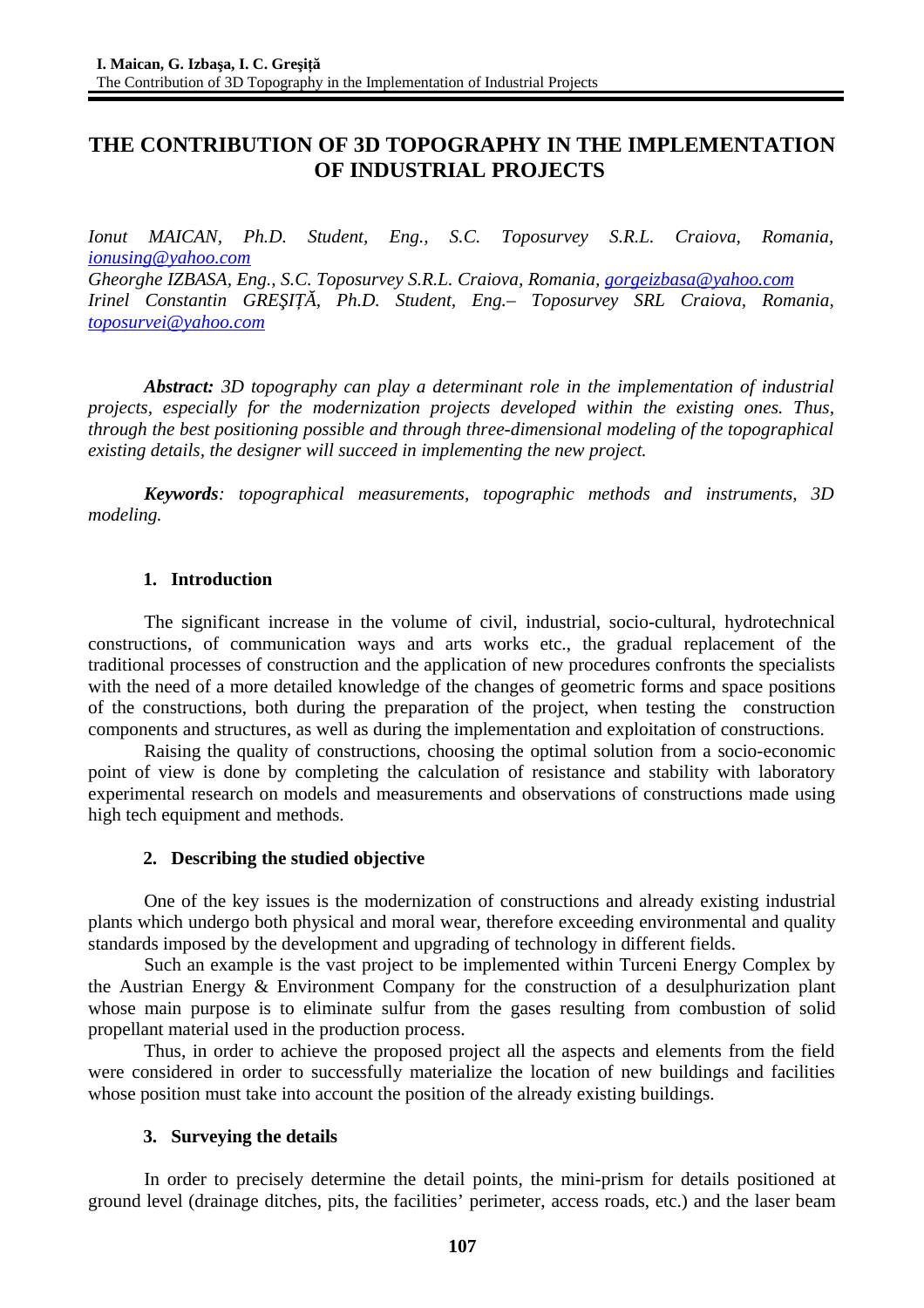were used in order to avoid the obvious "offset" which occurs by positioning the prism on the edges or line of the details to be measured (corners of buildings, pillars supporting the pipe networks, support columns for the various facilities etc.) and for the measurement of inaccessible detail points that should be revealed in the digital topographic plan (buildings' height, pipes, different parts of plants).



Fig.1. Digital Topographic Plan

The importance of the precise determination of details is represented by the avoidance of projected elements which will be materialized in project's implementation.

Thus, the designed elements to be materialized should avoid a possible collision with existing elements listed above or their presence should be signaled in order to take an appropriate measure in terms of their diversion or demolition for achieving the purpose.



Fig.2. Topographical Details – 3D Sight

Another important element in achieving this project is represented by the determination with a better precision of the area of connection between the existing installation of gas uptake and the conveyor pipe line of the burnt gas to the plant to be built.

Thus, the axes of gas ventilation plants were established to be a defining element. For their determination there were measured the fixed components of these plants represented by the connecting flanges of various structural elements, these having a regular circular shape.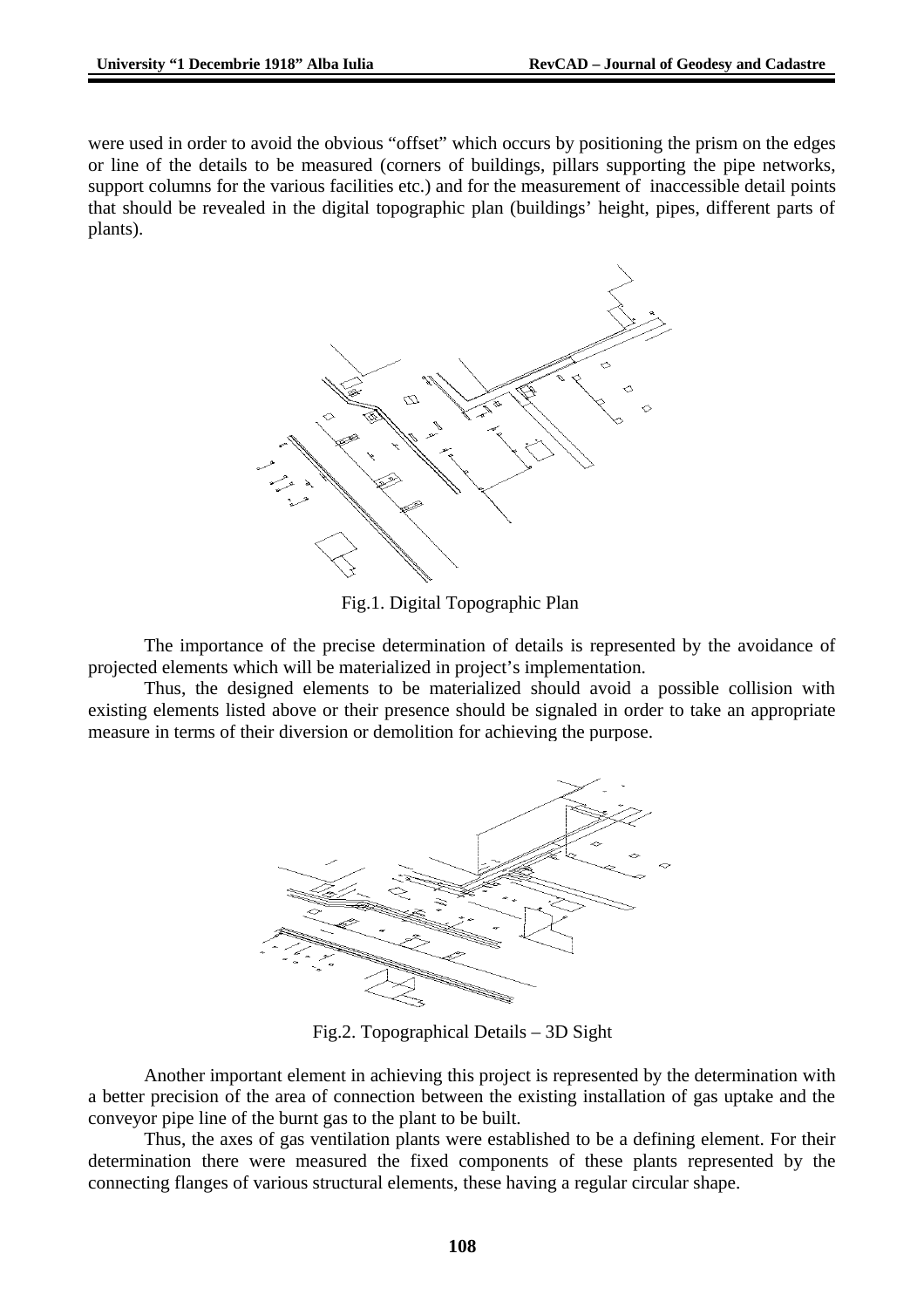

Fig.3. The Circles for Determining the Axes

One of the encountered difficulties was placing these installations very high which would have led to a very high increase of the vertical angle and to a great sighting distance which would have allowed the intolerable increase of the measurement laser spot. For the measurements, there were located and determined three new station points on the neighboring buildings which solved the problem of reducing the vertical angle and the very large distance and the obstructions problem that would have existed if the station points were located on the ground. Thus, the detail points were measured from three different perspectives which led to a considerable improvement of the accuracy of determining their position.



Fig.4. "Connection Area"

## **4. 3D Modeling of Details**

One of the most important problems arising after drafting the digital plan is represented by "communicating" the results to their beneficiary in terms of a better understanding of the details as represented on the plan by point, line, polygon entities which are devoid of physical content, they reflect only rudimentary spatial position of the detail itself.

Aces in a reconstituted three-dimensional effect to relizat "primary" elements from the existing measured and having as final details of a relevant spatial highlighting a well defined area, such as by positioning a unitary system is both available and details of elements designed to be able to reach a viable solution.

Thus, was made a "primary" three-dimensional reconstruction of the existing elements starting from measured details and having as final result a relevant spatial highlighting in a well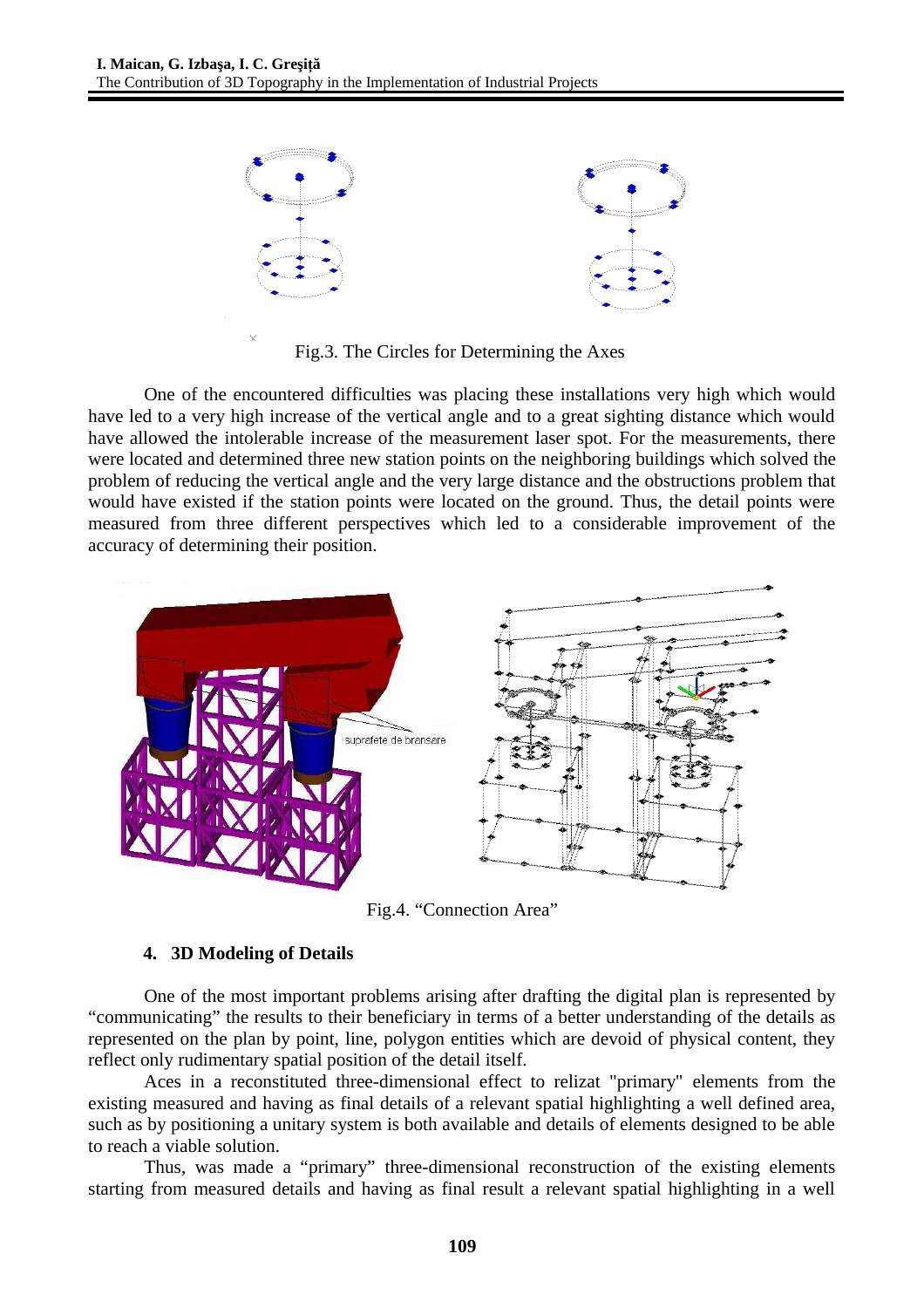defined area, so by positioning in a unitary system of both available details and designed elements to be able to reach a viable solution.

Highlighting the detail elements was achieved using editing commands - 3D solids, 3D mash, 3D polyline, 3D forms etc. provided by AutoCAD and which allow a suitable reconstruction of the measured details.



Fig.5. 3D Modeling of Measured Elements

### **5. Conclusions**

In the current context, the development of measurement tools, of techniques and computer programs and data processing makes possible the communication and visualization of results in an interactive way, three-dimensional modeling and spatial visualization of measured elements can play a decisive role in the economy of implementing a certain project.

### **6. References**

- *1. C., Cosarca Topografie inginereasca, Matrix Rom Publishing House, Bucharest, 2003;*
- *2. N., Cristescu Topografie inginereasca, Didactic and Pedadogic Publishing House, Bucharest, 1978;*
- *3. N., Dima et all Topografie si elemente de topografie miniera, Universitas Publishing House, Petrosani, 2005;*
- *4. Petyold B., Reiss P., Stossel W., Laser scanning surveying and mapping agencies are using a new technique for the derivation of digital terrain models, ISPRS Journal of Photogrammetry & Remote Sensing no.54, 1999.*